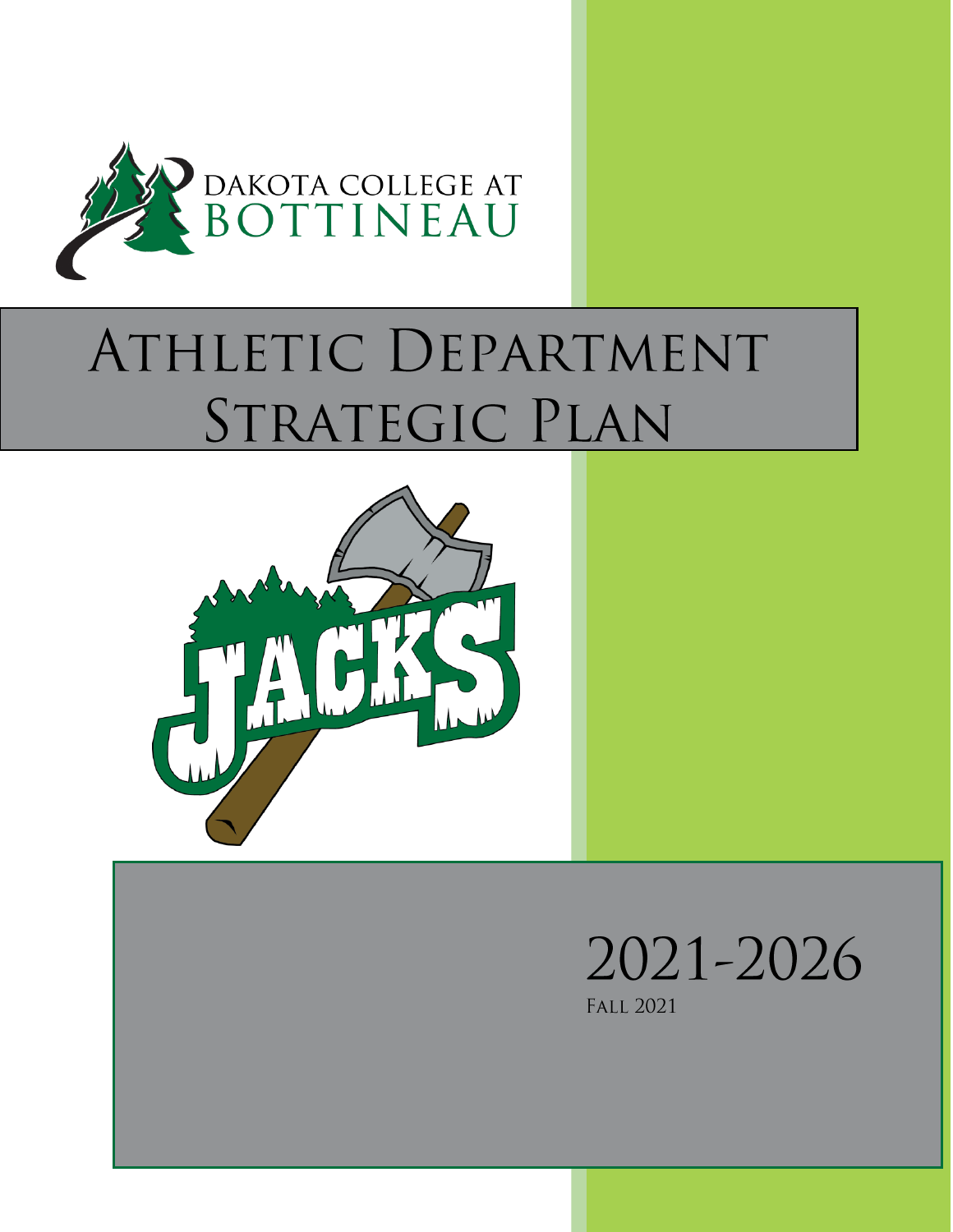Table of Contents Dakota College at Bottineau Mission Dakota College at Bottineau Vision Dakota College at Bottineau Core Values DCB Athletic Department Mission DCB Athletic Department Vision Strategic Plan 2021-2026 Camps Form Fundraiser Form Professional Development Form Community Service Form Classroom/Grade Checks Form

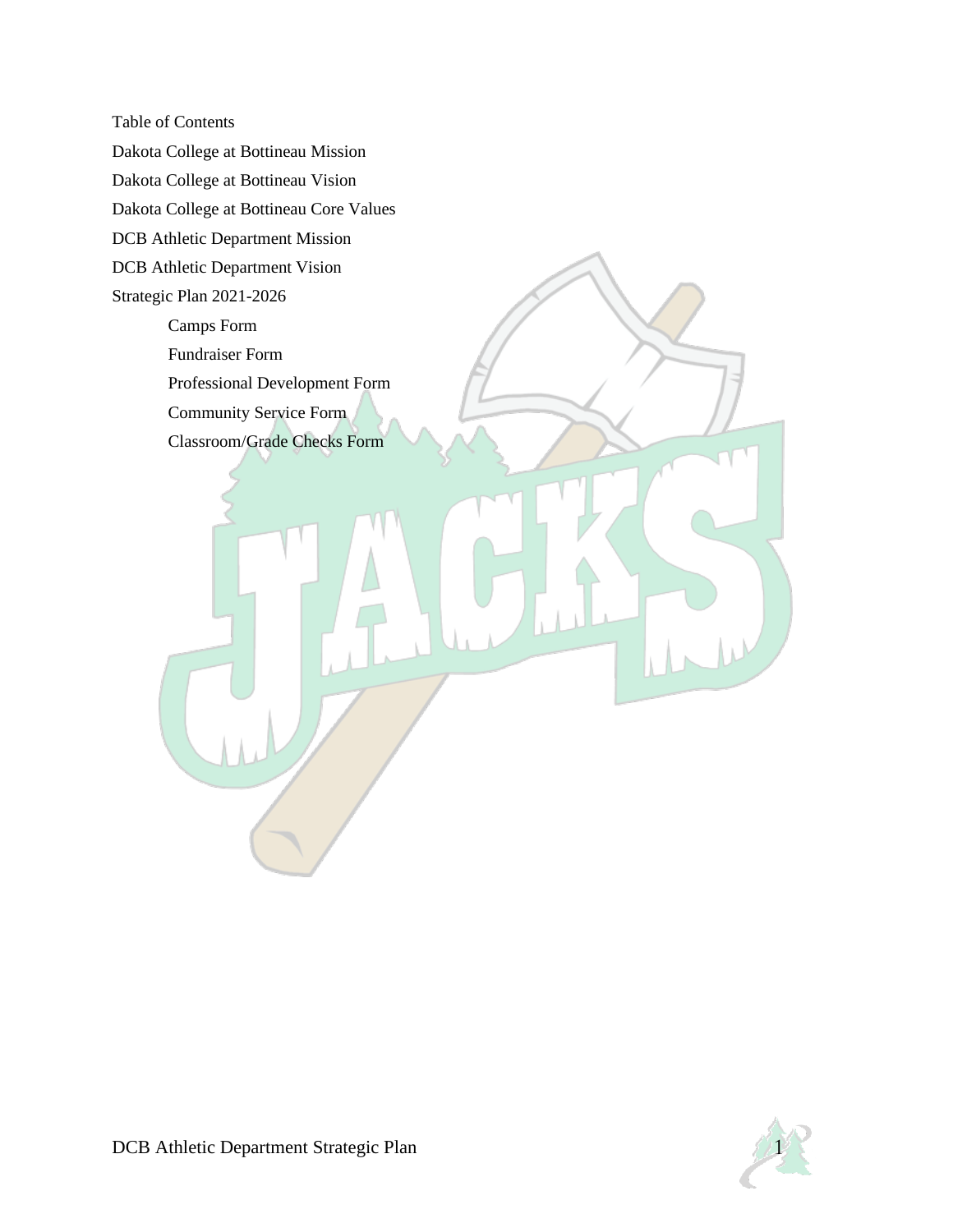#### **Dakota College at Bottineau Mission:**

Dakota College at Bottineau (DCB) provides students with a quality education in a caring environment. The institution values diversity and personal enrichment by promoting engaged learning for employment and university transfer. With the help of a supportive community, Dakota College at Bottineau emphasizes nature and technology to accomplish its mission through an array of curricula, programs, and services.

- Liberal arts education provides students the knowledge and tools to continue their education, to serve as good stewards of the environment, and to function as responsible citizens.
- Career/technical education provides students with the knowledge and skills required to succeed by utilizing natural, human, and technological resources.
- Distance delivery provides students increased access to education and career opportunities.
- Community education provides diverse life-long learning experiences.
- Support services provide opportunities for individual growth and success.
- Campus activities provide for interpersonal development.
- Campus outreach provides area schools and groups access to college resources.
- Workforce training and development provides the human resources for economic development.
- All programs provide a greater understanding of human diversity.

Dakota College at Bottineau's curricula, programs, and services take students *beyond nature and technology* and leave them with an ethic of concern and care for the natural world.

#### **Dakota College at Bottineau Vision:**

"Dakota College at Bottineau is rooted in the past and grows towards the future by combining the best from the *Past, Present, and Future* to provide students with innovative educational opportunities. The campus will emphasize a knowledge and appreciation of *Nature,* implement a rapidly changing *Technology,* and prepare students to go *Beyond* and improve the quality of life."

### **Dakota College at Bottineau Core Values:**

- **Student Centered:** Dakota College at Bottineau values students, considers their needs and interests, and makes sincere efforts to respond positively to those needs and interests.
- **Excellence:** Dakota College at Bottineau college community members take pride in their work and strive for academic and professional excellence.
- Learning: Dakota College at Bottineau values innovation and quality as it serves the learning needs of its various constituencies.
- **Respect and Responsibility:** Dakota College at Bottineau acknowledges, understands, and supports the rights of others to express their ideas. Individual responsibility is integral to civil discourse, which enables meaningful learning experiences and informed decisions.
- **Diversity:** Dakota College at Bottineau supports and embraces diversity, which enriches the quality of the learning experience.

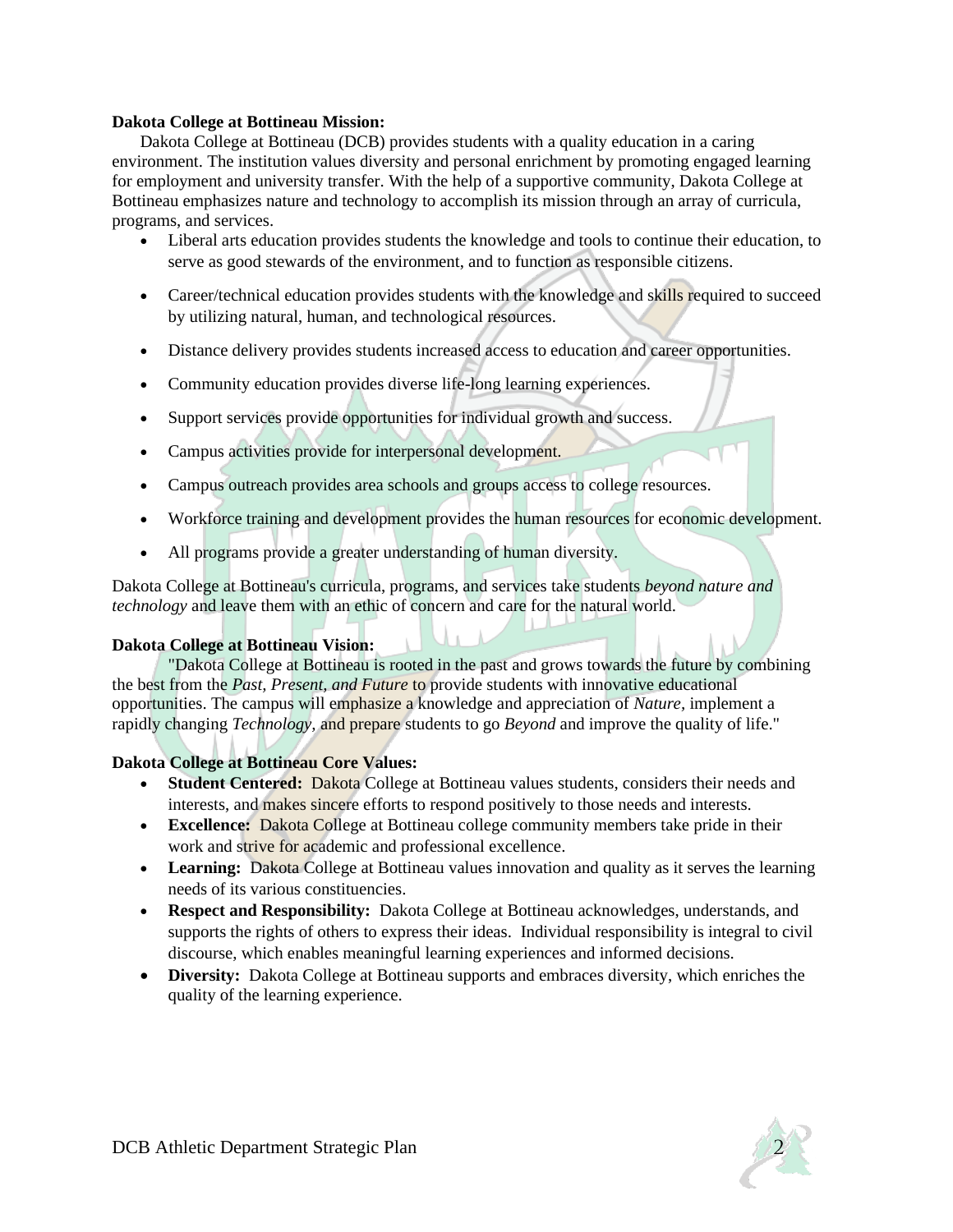## **Athletic Department Mission**

The Dakota College at Bottineau Athletic Department provides an opportunity for studentathletes to continue their athletic careers within the pursuit of higher education. The Athletic Department values each student-athlete's future while upholding the campus mission, vision, and core values.

Objectives:

- Ensure student-athlete success
- Research and record current and future opportunities for growth within athletics
- Update and upgrade athletic and recreational facilities
- Create financial stability and emergency fund
- Develop a reputation for local success

## **Athletic Department Vision**

The Dakota College at Bottineau (DCB) Athletic Department envisions current and future success, competitive upgrades, and creating a reputation for local success. The DCB Athletic Department fosters an environment which emphasizes community involvement and betterment as well as academic and athletic excellence.



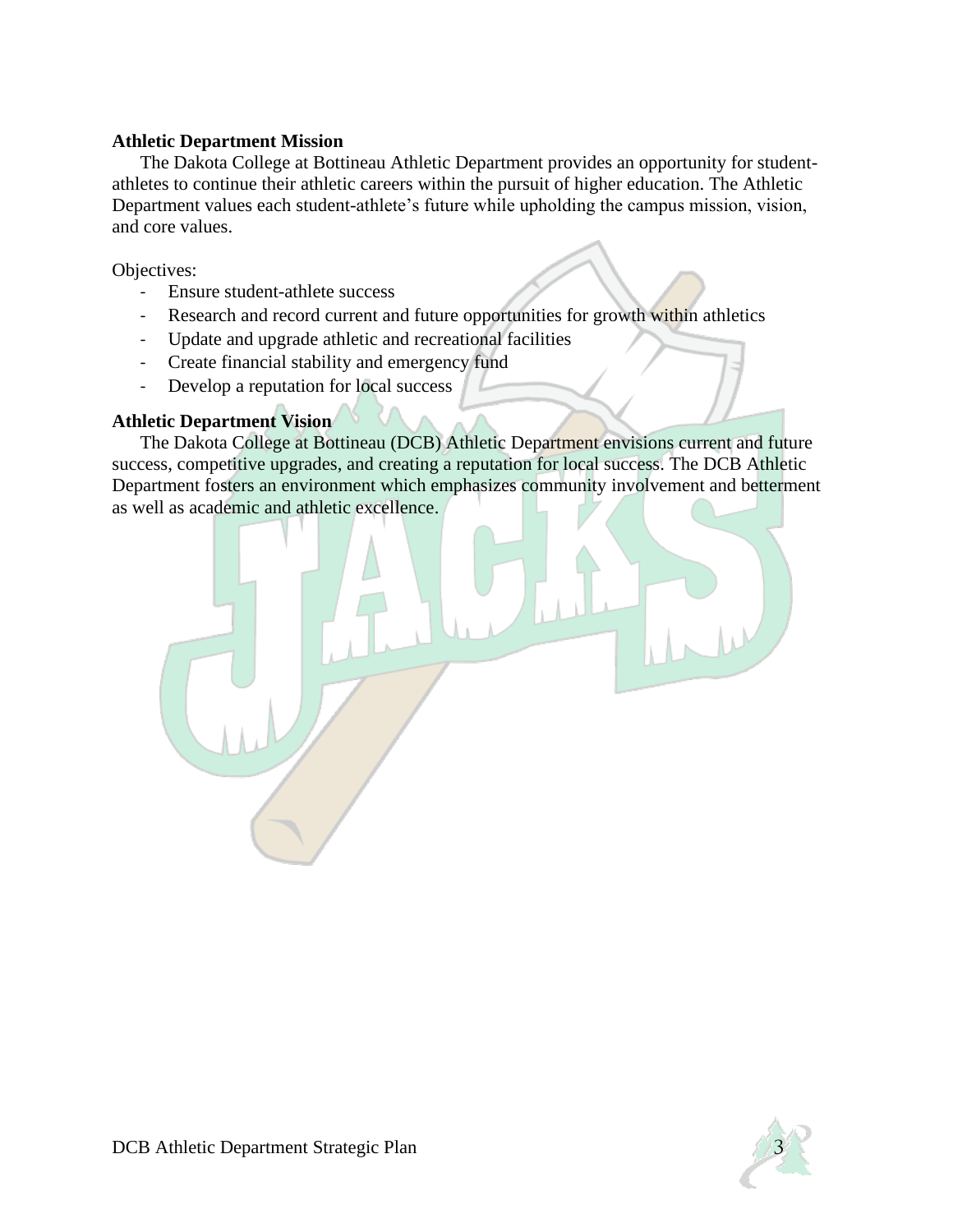| DCB Athletic Department Strategic Goal 1: Ensure DCB student-athlete success. |                                  |                        |                        |                 |
|-------------------------------------------------------------------------------|----------------------------------|------------------------|------------------------|-----------------|
| Objective 1.1                                                                 | <b>Goal Champion</b>             | <b>Expected</b>        | <b>Measurable</b>      | <b>Progress</b> |
|                                                                               |                                  | <b>Completion Date</b> | <b>Outcome</b>         |                 |
| <b>Achieve GPA-</b>                                                           | Wayne Johnson                    | Spring 2022            | Each athletic team     | Not Started     |
| based athletic                                                                | Travis Rybchinski                |                        | will maintain an       |                 |
| eligibility                                                                   | Karl Sorby                       |                        | average 2.5 GPA        |                 |
| standards above                                                               | <b>Reed Loucks</b>               |                        | each academic          |                 |
| standards set forth                                                           | Val Rivera                       |                        | semester.              |                 |
| by the NJCAA.                                                                 | Mark LaCroix                     |                        | Each student-athlete   |                 |
|                                                                               | Cody Clemenson                   |                        | on roster will have at |                 |
|                                                                               | Casey-May Huff                   |                        | minimum three          |                 |
|                                                                               |                                  |                        | grade checks per       |                 |
|                                                                               |                                  |                        | semester via Starfish  |                 |
|                                                                               |                                  |                        | survey, paper, or      |                 |
|                                                                               |                                  |                        | digital e-mail form.   |                 |
| Objective 1.2                                                                 | <b>Goal Champion</b>             | <b>Expected</b>        | <b>Measurable</b>      | <b>Progress</b> |
|                                                                               |                                  | <b>Completion Date</b> | <b>Outcome</b>         |                 |
| <b>Improve DCB</b>                                                            | Wayne Johnson                    | Spring 2022            | Cohort retainment      | Not Started     |
| student-athlete<br>retention                                                  | Travis Rybchinski                |                        | increased by 5%        |                 |
|                                                                               | Karl Sorby                       |                        | (from previous year)   |                 |
|                                                                               | <b>Reed Loucks</b><br>Val Rivera |                        | each year of plan.     |                 |
|                                                                               | Mark LaCroix                     |                        |                        |                 |
|                                                                               | Cody Clemenson                   |                        |                        |                 |
|                                                                               | Casey-May Huff                   |                        |                        |                 |
| Objective 1.3                                                                 | <b>Goal Champion</b>             | <b>Expected</b>        | <b>Measurable</b>      | <b>Progress</b> |
|                                                                               |                                  | <b>Completion Date</b> | <b>Outcome</b>         |                 |
| <b>Improve DCB</b>                                                            | Wayne Johnson                    | Spring 2023            | Cohort graduation      | Not Started     |
| student-athlete                                                               | Travis Rybchinski                |                        | rate improved by 5%    |                 |
| graduation rate                                                               | Karl Sorby                       |                        | (from previous year)   |                 |
|                                                                               | <b>Reed Loucks</b>               |                        | each year (including   |                 |
|                                                                               | Val Rivera                       |                        | those who receive      |                 |
|                                                                               | Mark LaCroix                     |                        | certificates and       |                 |
|                                                                               | Cody Clemenson                   |                        | associates degrees).   |                 |
|                                                                               | Casey-May Huff                   |                        |                        |                 |
| <b>Objective 1.4</b>                                                          | <b>Goal Champion</b>             | <b>Expected</b>        | <b>Measurable</b>      | <b>Progress</b> |
|                                                                               |                                  | <b>Completion Date</b> | <b>Outcome</b>         |                 |
| <b>Improve DCB</b>                                                            | Wayne Johnson                    | Spring 2022            | Record percentage      | Not Started     |
| student-athlete                                                               | Travis Rybchinski                |                        | of student-athletes    |                 |
| eligibility status in                                                         | Karl Sorby                       |                        | who maintain their     |                 |
| future semesters                                                              | <b>Reed Loucks</b>               |                        | eligibility status to  |                 |
|                                                                               | Val Rivera                       |                        | compete each year.     |                 |
|                                                                               | Casey-May Huff<br>Mark LaCroix   |                        |                        |                 |
|                                                                               | Cody Clemenson                   |                        |                        |                 |
|                                                                               |                                  |                        |                        |                 |

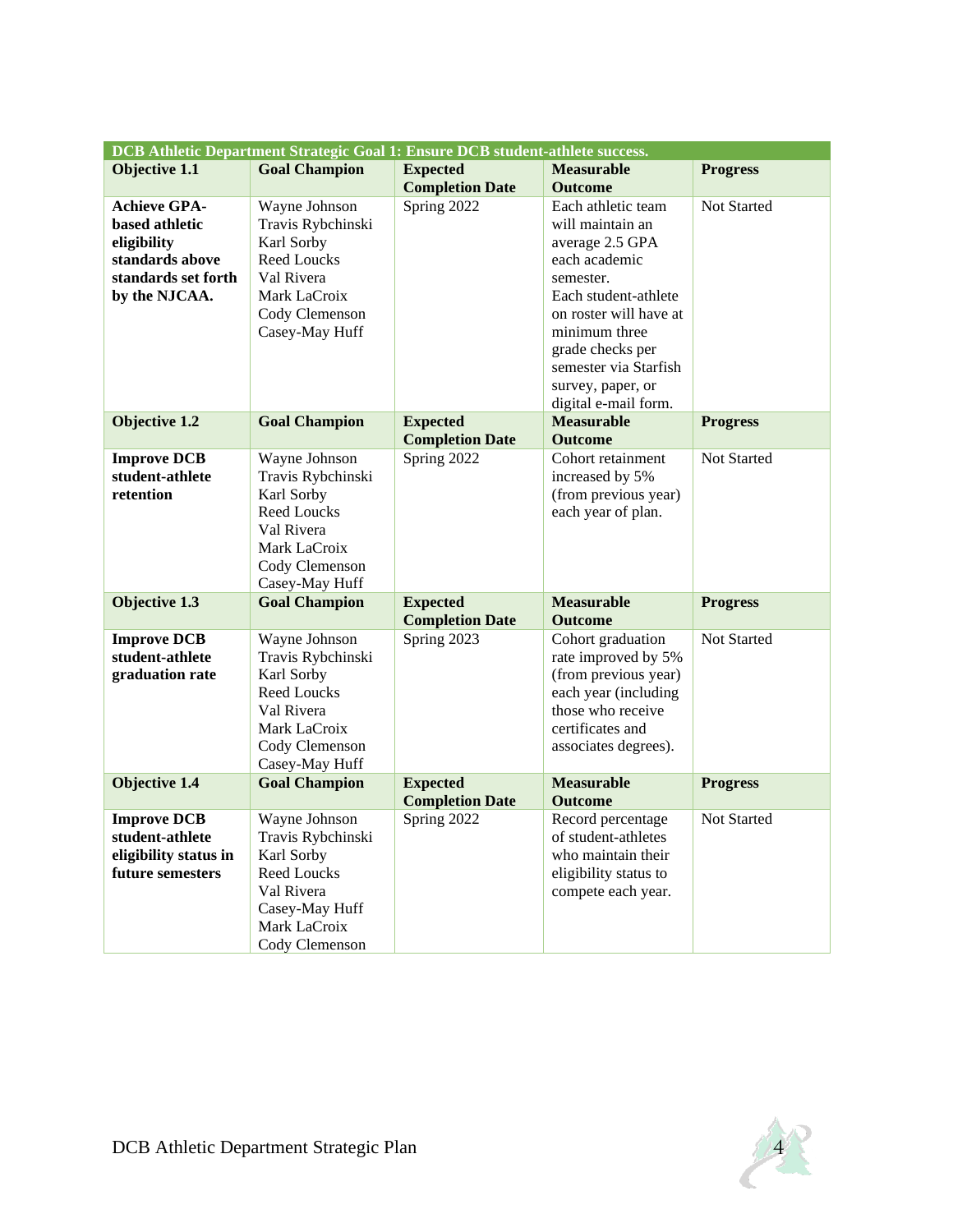| DCB Athletic Department Strategic Goal 2: Research and record DCB athletics current and future |                      |                        |                              |                  |  |
|------------------------------------------------------------------------------------------------|----------------------|------------------------|------------------------------|------------------|--|
| opportunities.                                                                                 |                      |                        |                              |                  |  |
| <b>Objective 2.1</b>                                                                           | <b>Goal Champion</b> | <b>Expected</b>        | <b>Measurable</b>            | <b>Progress</b>  |  |
|                                                                                                |                      | <b>Completion Date</b> | <b>Outcome</b>               |                  |  |
| <b>Ensure DCB Title</b>                                                                        | Karl Sorby, AD       | Spring 2022            | The student-athletes         | Not Started      |  |
| IX adherence by                                                                                | Wayne Johnson        |                        | for each athletic            |                  |  |
| documenting the                                                                                | Travis Rybchinski    |                        | team will be                 |                  |  |
| number of male                                                                                 | <b>Reed Loucks</b>   |                        | documented after the         |                  |  |
| and female athletes,                                                                           | Val Rivera           |                        | 4 <sup>th</sup> week of fall |                  |  |
| and number of                                                                                  | Mark LaCroix         |                        | semester.                    |                  |  |
| sporting                                                                                       | Cody Clemenson       |                        | The opportunities            |                  |  |
| opportunities                                                                                  | Casey-May Huff       |                        | available for male           |                  |  |
|                                                                                                |                      |                        | and female student           |                  |  |
|                                                                                                |                      |                        | athletes will be             |                  |  |
|                                                                                                |                      |                        | documented at the            |                  |  |
|                                                                                                |                      |                        | start of each                |                  |  |
|                                                                                                |                      |                        | academic year.               |                  |  |
| <b>Objective 2.2</b>                                                                           | <b>Goal Champion</b> | <b>Expected</b>        | <b>Measurable</b>            | <b>Progress</b>  |  |
|                                                                                                |                      | <b>Completion Date</b> | <b>Outcome</b>               |                  |  |
| <b>Yearly professional</b>                                                                     | Wayne Johnson        | Fall 2022              | Athletic coaches will        | Not Started      |  |
| development for                                                                                | Travis Rybchinski    |                        | attend (and record           |                  |  |
| athletic coaches                                                                               | Karl Sorby           |                        | attending) one               |                  |  |
|                                                                                                | <b>Reed Loucks</b>   |                        | professional                 |                  |  |
|                                                                                                | Val Rivera           |                        | development activity         |                  |  |
|                                                                                                | Mark LaCroix         |                        | (at minimum) per             |                  |  |
|                                                                                                | Cody Clemenson       |                        |                              |                  |  |
|                                                                                                | Casey-May Huff       |                        | year.                        |                  |  |
| <b>Objective 2.3</b>                                                                           | <b>Goal Champion</b> | <b>Expected</b>        | <b>Measurable</b>            | <b>Progress</b>  |  |
|                                                                                                |                      | <b>Completion Date</b> | <b>Outcome</b>               |                  |  |
| <b>Research new</b>                                                                            | Karl Sorby, interim  | Fall 2021              | Survey students,             | In Progress with |  |
| athletic program                                                                               | AD                   |                        | faculty, and staff on        | introduction of  |  |
| opportunities                                                                                  |                      |                        | new potential                | Clay Target      |  |
|                                                                                                |                      |                        | programs once every          |                  |  |
|                                                                                                |                      |                        | two years.*                  |                  |  |
| <b>Objective 2.4</b>                                                                           | <b>Goal Champion</b> | <b>Expected</b>        | <b>Measurable</b>            | <b>Progress</b>  |  |
|                                                                                                |                      | <b>Completion Date</b> | <b>Outcome</b>               |                  |  |
| <b>Ensure adherence</b>                                                                        | Wayne Johnson        | Fall 2023              | End of the year              | Not Started      |  |
| of athletic staff to                                                                           | Travis Rybchinski    |                        | reviews with                 |                  |  |
| <b>DCB</b> Athletic Dept.                                                                      | Karl Sorby           |                        | coaching staff over          |                  |  |
| <b>Strategic Plan</b>                                                                          | Reed Loucks          |                        | their performance            |                  |  |
|                                                                                                | Val Rivera           |                        | and the forms will           |                  |  |
|                                                                                                | Mark LaCroix         |                        | be compiled for              |                  |  |
|                                                                                                |                      |                        |                              |                  |  |
|                                                                                                | Cody Clemenson       |                        | reporting the                |                  |  |
|                                                                                                | Casey-May Huff       |                        | following Fall. (i.e.        |                  |  |
|                                                                                                |                      |                        | camps, fundraisers,          |                  |  |
|                                                                                                | Karl Sorby, interim  |                        | professional                 |                  |  |
|                                                                                                | AD                   |                        | development)                 |                  |  |

\*After initial baseline, then set goal of responses

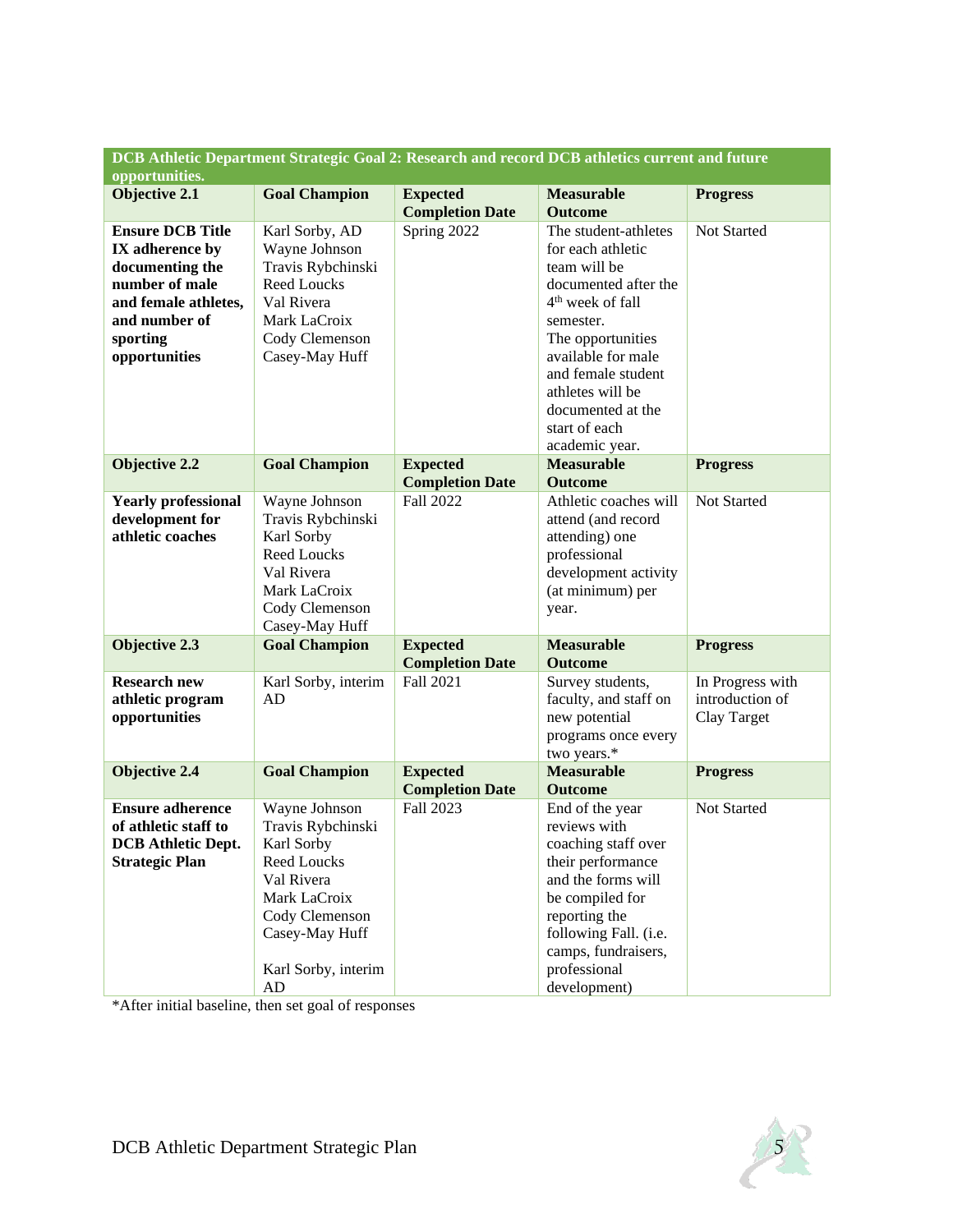| DCB Athletic Department Strategic Goal 3: Update and upgrade athletic and recreational facilities. |                        |                        |                                           |                    |  |
|----------------------------------------------------------------------------------------------------|------------------------|------------------------|-------------------------------------------|--------------------|--|
| <b>Objective 3.1</b>                                                                               | <b>Goal Champion</b>   | <b>Expected</b>        | <b>Measurable</b>                         | <b>Progress</b>    |  |
|                                                                                                    |                        | <b>Completion Date</b> | <b>Outcome</b>                            |                    |  |
| <b>Yearly review on</b>                                                                            | Karl Sorby, interim    | Spring 2022            | Documentation of                          | <b>Not Started</b> |  |
| cardio equipment                                                                                   | AD                     |                        | prev. purchase dates                      |                    |  |
| with as needed                                                                                     |                        |                        | and update oldest                         |                    |  |
| update of at least                                                                                 |                        |                        | and/or broken. Track                      |                    |  |
| two (2) machines                                                                                   |                        |                        | usage of cardio room                      |                    |  |
|                                                                                                    |                        |                        | through FOB swipes                        |                    |  |
|                                                                                                    |                        |                        | and send yearly                           |                    |  |
|                                                                                                    |                        |                        | satisfaction survey.                      |                    |  |
| <b>Objective 3.2</b>                                                                               | <b>Goal Champion</b>   | <b>Expected</b>        | <b>Measurable</b>                         | <b>Progress</b>    |  |
|                                                                                                    |                        | <b>Completion Date</b> | <b>Outcome</b>                            |                    |  |
| <b>Yearly review on</b>                                                                            | Karl Sorby, interim    | Spring 2022            | Documentation of                          | Not Started        |  |
| equipment in                                                                                       | AD                     |                        | prev. purchase dates                      |                    |  |
| weight room with                                                                                   |                        |                        | and update oldest                         |                    |  |
| as needed update of                                                                                |                        |                        | and/or broken. Track                      |                    |  |
| at least one (1) set                                                                               |                        |                        | usage of weight room                      |                    |  |
| of equipment                                                                                       |                        |                        | through FOB swipes                        |                    |  |
|                                                                                                    |                        |                        | and send yearly<br>satisfaction survey to |                    |  |
|                                                                                                    |                        |                        | student, staff, faculty,                  |                    |  |
|                                                                                                    |                        |                        | and community.                            |                    |  |
| Objective 3.3                                                                                      | <b>Goal Champion</b>   | <b>Expected</b>        | <b>Measurable</b>                         | <b>Progress</b>    |  |
|                                                                                                    |                        | <b>Completion Date</b> | <b>Outcome</b>                            |                    |  |
| <b>Identify</b> any                                                                                | Karl Sorby, interim    | Spring 2022            | Survey from coaches                       | Not Started        |  |
| athletic facility                                                                                  | AD                     |                        | on improvements                           |                    |  |
| needing                                                                                            |                        |                        | needed for athletic                       |                    |  |
| maintenance (i.e.                                                                                  |                        |                        | facilities.*                              |                    |  |
| gym, baseball field,                                                                               |                        |                        |                                           |                    |  |
| etc.)                                                                                              |                        |                        |                                           |                    |  |
| <b>Objective 3.4</b>                                                                               | <b>Goal Champion</b>   | <b>Expected</b>        | <b>Measurable</b>                         | <b>Progress</b>    |  |
|                                                                                                    |                        | <b>Completion Date</b> | <b>Outcome</b>                            |                    |  |
| Develop a strategic                                                                                | Travis Rybchinski      | <b>Fall 2024</b>       | Send out a survey to                      | <b>Not Started</b> |  |
| plan for a second                                                                                  | <b>Reed Loucks</b>     |                        | community for                             |                    |  |
| sheet of ice in                                                                                    | Wayne Johnson          |                        | support, complete a                       |                    |  |
| <b>Bottineau and</b>                                                                               | Mark LaCroix           |                        | cost analysis, and                        |                    |  |
| indoor practice                                                                                    | Casey-May Huff         |                        | complete a feasibility                    |                    |  |
| facility                                                                                           | Val Rivera             |                        | study.                                    |                    |  |
|                                                                                                    | Cody Clemenson         |                        |                                           |                    |  |
|                                                                                                    | Karl Sorby, interim    |                        |                                           |                    |  |
|                                                                                                    | AD                     |                        |                                           |                    |  |
|                                                                                                    | <b>Bottineau Parks</b> |                        |                                           |                    |  |
|                                                                                                    | and Rec                |                        |                                           |                    |  |

\*After initial baseline, then set goal of responses

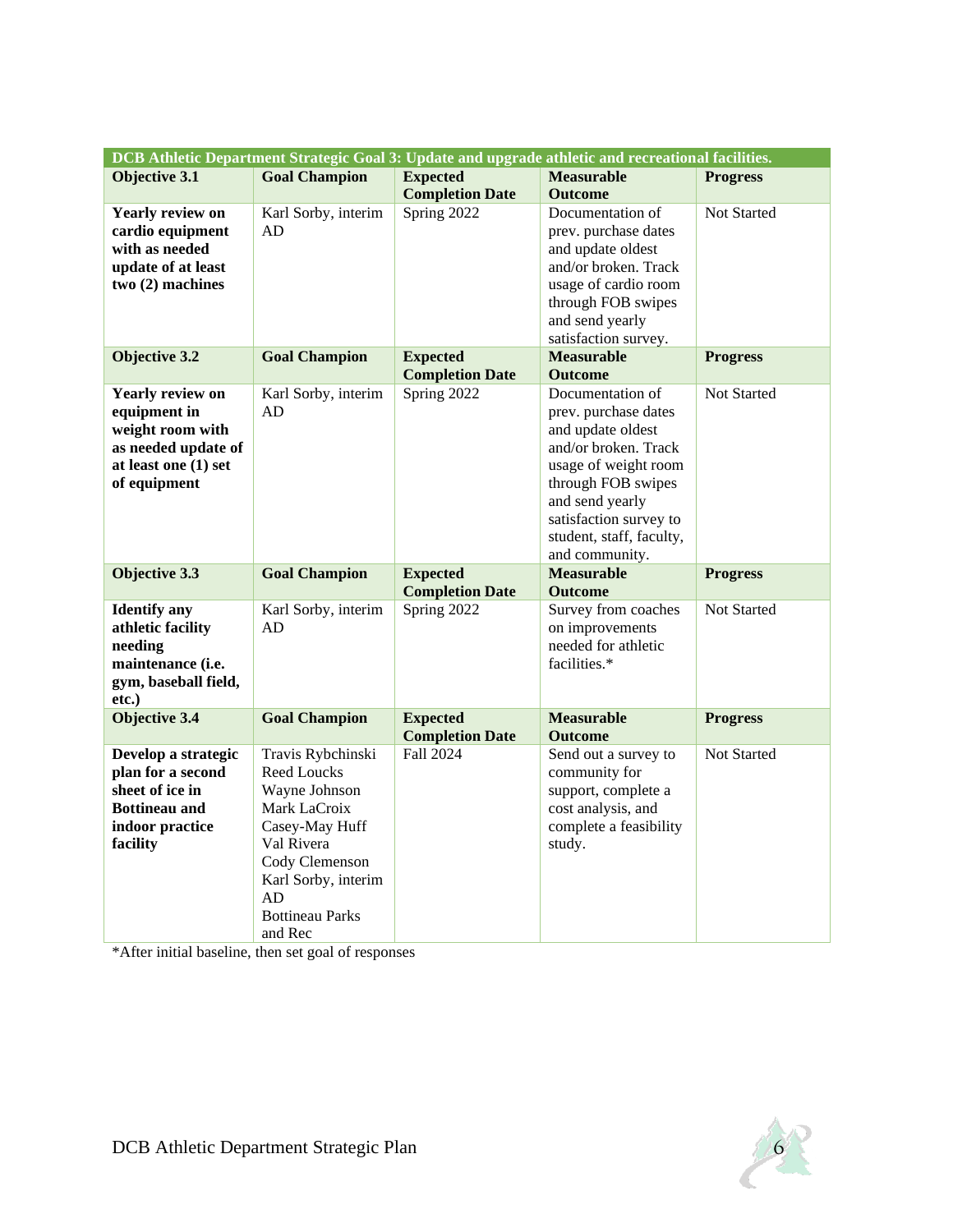| DCB Athletic Department Strategic Goal 4: Create financial stability and emergency fund                     |                                                                                                                                                            |                                           |                                                                                                                                                        |                    |  |
|-------------------------------------------------------------------------------------------------------------|------------------------------------------------------------------------------------------------------------------------------------------------------------|-------------------------------------------|--------------------------------------------------------------------------------------------------------------------------------------------------------|--------------------|--|
| <b>Objective 4.1</b>                                                                                        | <b>Goal Champion</b>                                                                                                                                       | <b>Expected</b><br><b>Completion Date</b> | <b>Measurable Outcome</b>                                                                                                                              | <b>Progress</b>    |  |
| <b>Track scholarship</b><br>dollars awarded to<br>student-athletes                                          | Wayne Johnson<br>Travis Rybchinski<br>Karl Sorby<br><b>Reed Loucks</b><br>Val Rivera<br>Mark LaCroix<br>Cody Clemenson<br>Casey-May Huff<br>Leslie Stevens | Spring 2022                               | Completed<br>documentation of<br>Logroller, Foundation,<br>and NJCAA scholarships<br>awarded per sport, sex,<br>and amount.                            | <b>Not Started</b> |  |
| <b>Objective 4.2</b>                                                                                        | <b>Goal Champion</b>                                                                                                                                       | <b>Expected</b><br><b>Completion Date</b> | <b>Measurable Outcome</b>                                                                                                                              | <b>Progress</b>    |  |
| <b>Each team fundraises</b><br>with documentation<br>\$10,000 each year to<br>help maintain their<br>budget | Wayne Johnson<br>Travis Rybchinski<br>Karl Sorby<br><b>Reed Loucks</b><br>Val Rivera<br>Mark LaCroix<br>Cody Clemenson<br>Casey-May Huff                   | Spring 2022                               | Documented fundraisers<br>and how much funds<br>were raised per<br>fundraiser. If<br>unsuccessful, a plan to<br>complete fundraiser will<br>documented | In Progress        |  |

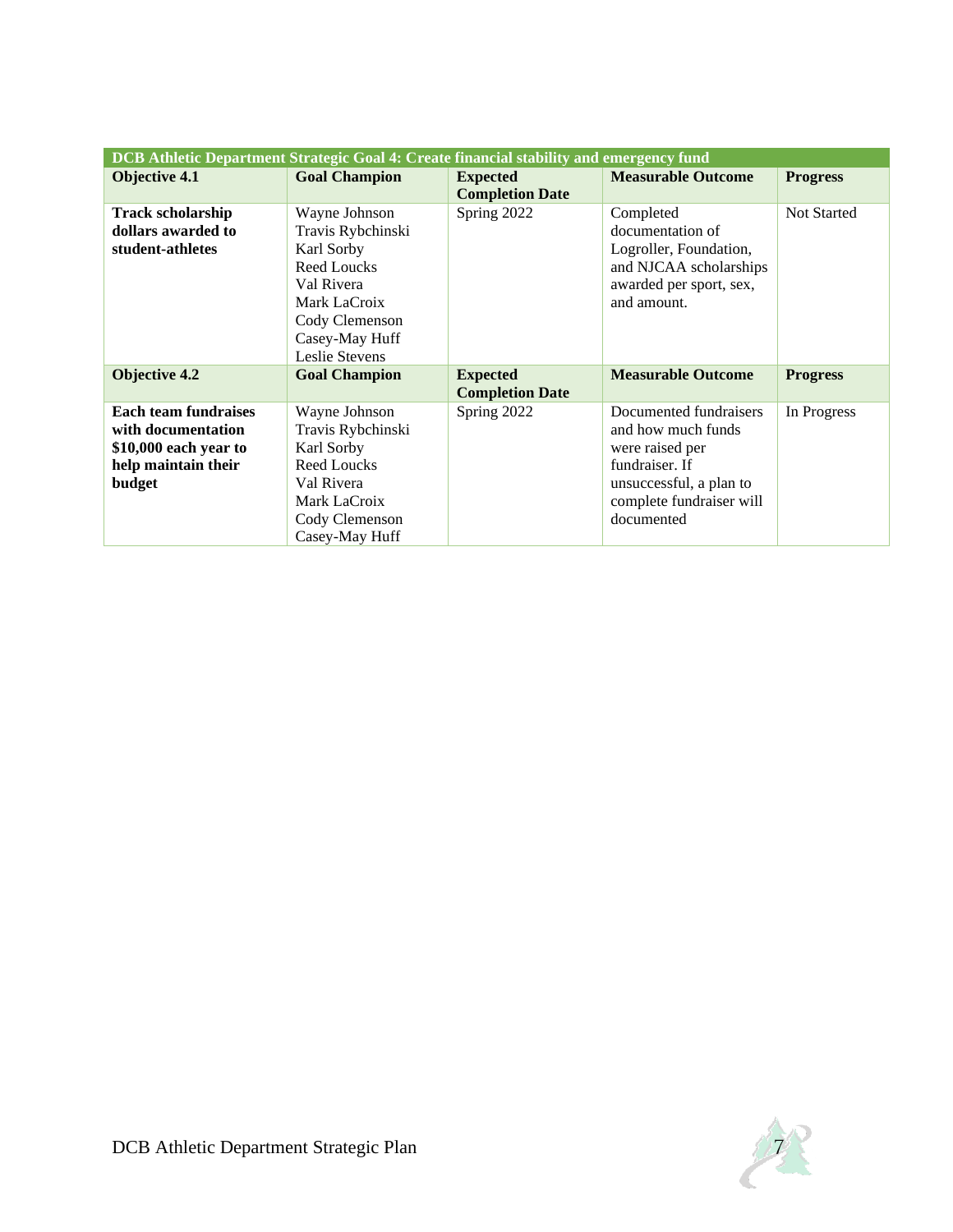| <b>DCB</b> Athletic Department Strategic Goal 5: Develop a reputation for local success                     |                                                                                                                                          |                                                     |                                                                                                                                                                                                              |                 |  |
|-------------------------------------------------------------------------------------------------------------|------------------------------------------------------------------------------------------------------------------------------------------|-----------------------------------------------------|--------------------------------------------------------------------------------------------------------------------------------------------------------------------------------------------------------------|-----------------|--|
| <b>Objective 5.1</b>                                                                                        | <b>Goal Champion</b>                                                                                                                     | <b>Expected</b><br><b>Completion</b><br><b>Date</b> | <b>Measurable Outcome</b>                                                                                                                                                                                    | <b>Progress</b> |  |
| Each team will consist<br>of 10% regional<br>student-athletes                                               | Wayne Johnson<br>Travis Rybchinski<br>Karl Sorby<br><b>Reed Loucks</b><br>Val Rivera<br>Mark LaCroix<br>Cody Clemenson<br>Casey-May Huff | Fall 2021                                           | Basketball $-13$ players,<br>1.3 players<br>$Hockey-24$ players,<br>2.4 players<br>Volleyball - 13 players,<br>1.3 players<br>Softball - 15 players,<br>1.5 players<br>Baseball - 24 Players,<br>2.4 players | In Progress     |  |
| <b>Objective 5.2</b>                                                                                        | <b>Goal Champion</b>                                                                                                                     | <b>Expected</b><br><b>Completion</b><br><b>Date</b> | <b>Measurable Outcome</b>                                                                                                                                                                                    | <b>Progress</b> |  |
| Each sport will<br>volunteer and<br>document two (2)<br>activities in the<br>community per<br>academic year | Wayne Johnson<br>Travis Rybchinski<br>Karl Sorby<br>Reed Loucks<br>Val Rivera<br>Mark LaCroix<br>Cody Clemenson<br>Casey-May Huff        | Spring 2023                                         | Documented volunteer,<br>non-monetary activities<br>within the Bottineau<br>community.                                                                                                                       | Not Started     |  |
| Objective 5.3                                                                                               | <b>Goal Champion</b>                                                                                                                     | <b>Expected</b><br><b>Completion</b><br><b>Date</b> | <b>Measurable Outcome</b>                                                                                                                                                                                    | <b>Progress</b> |  |
| Each sport will hold a<br>sport related camp per<br>academic year                                           | Wayne Johnson<br>Travis Rybchinski<br>Karl Sorby<br><b>Reed Loucks</b><br>Val Rivera<br>Mark LaCroix<br>Cody Clemenson<br>Casey-May Huff | Spring 2023                                         | Evidence documented<br>of how many campers,<br>cost, and activities<br>focused on.                                                                                                                           | Not Started     |  |

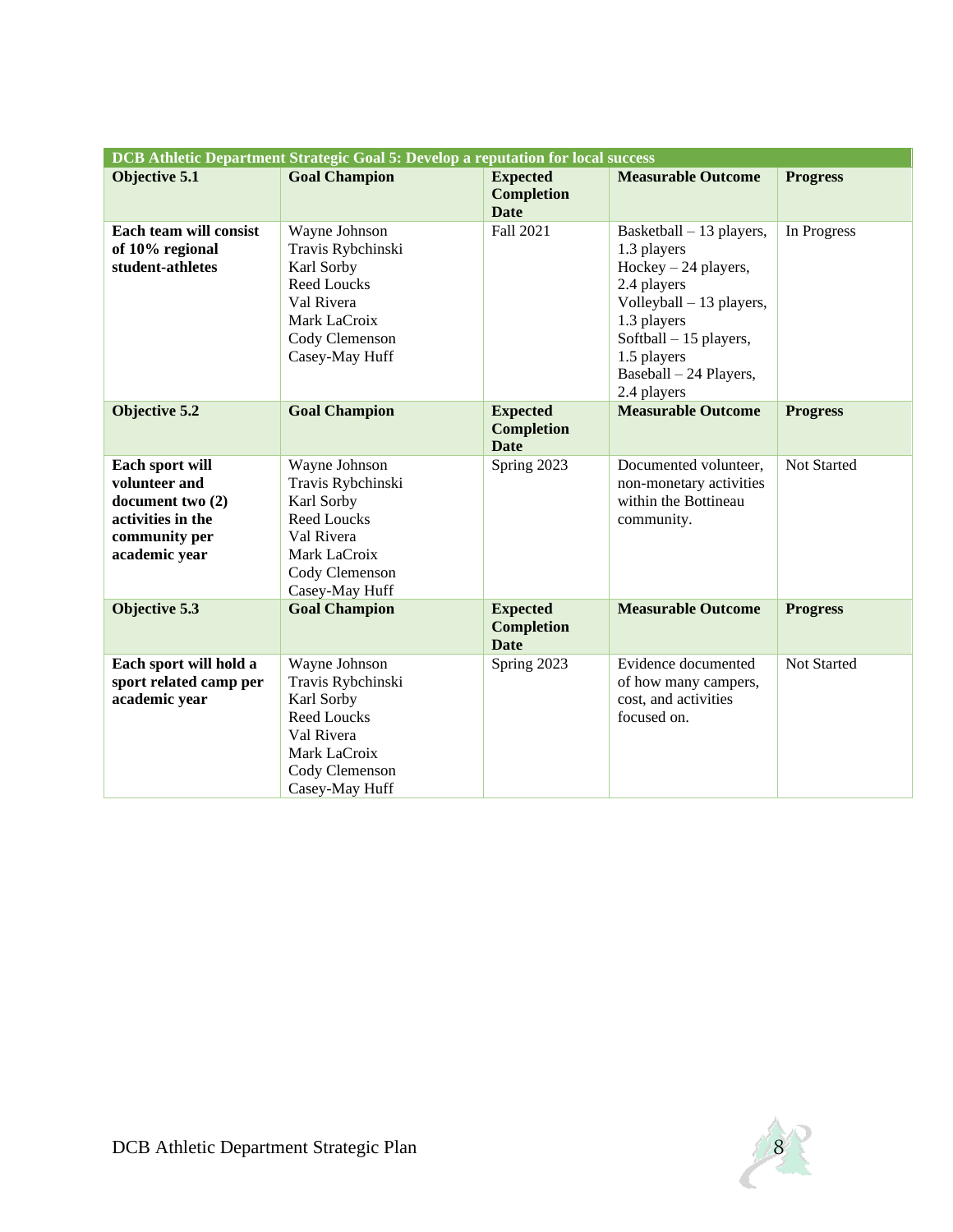## Dakota College at Bottineau Jacks Camp Form

Activities Completed During Camp:

| Amount of Campers:        |
|---------------------------|
| Cost of Camp: _           |
| Hours:                    |
| Money Raised:             |
| Coach Signature:<br>Date: |

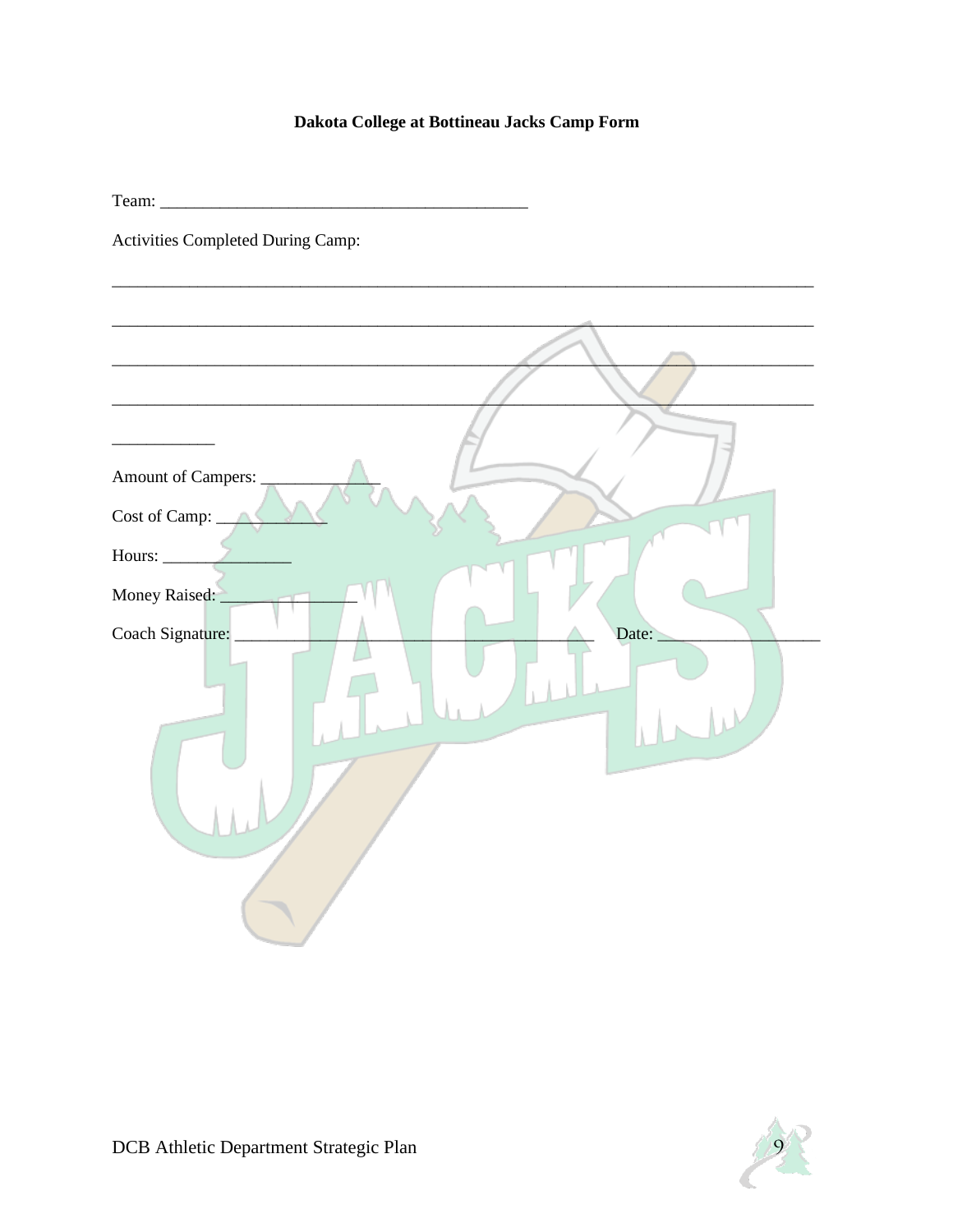# Dakota College at Bottineau Jacks Fundraiser Form

| Fundraiser Activity:                                                 |
|----------------------------------------------------------------------|
|                                                                      |
|                                                                      |
|                                                                      |
|                                                                      |
|                                                                      |
|                                                                      |
| Hours: $\angle$                                                      |
| Money Raised:                                                        |
|                                                                      |
| Coach Signature:<br>Date: $\overline{\phantom{a}}$                   |
|                                                                      |
| If monetary goal was not met, how will the team complete their goal? |
|                                                                      |
|                                                                      |
|                                                                      |
|                                                                      |
|                                                                      |
|                                                                      |

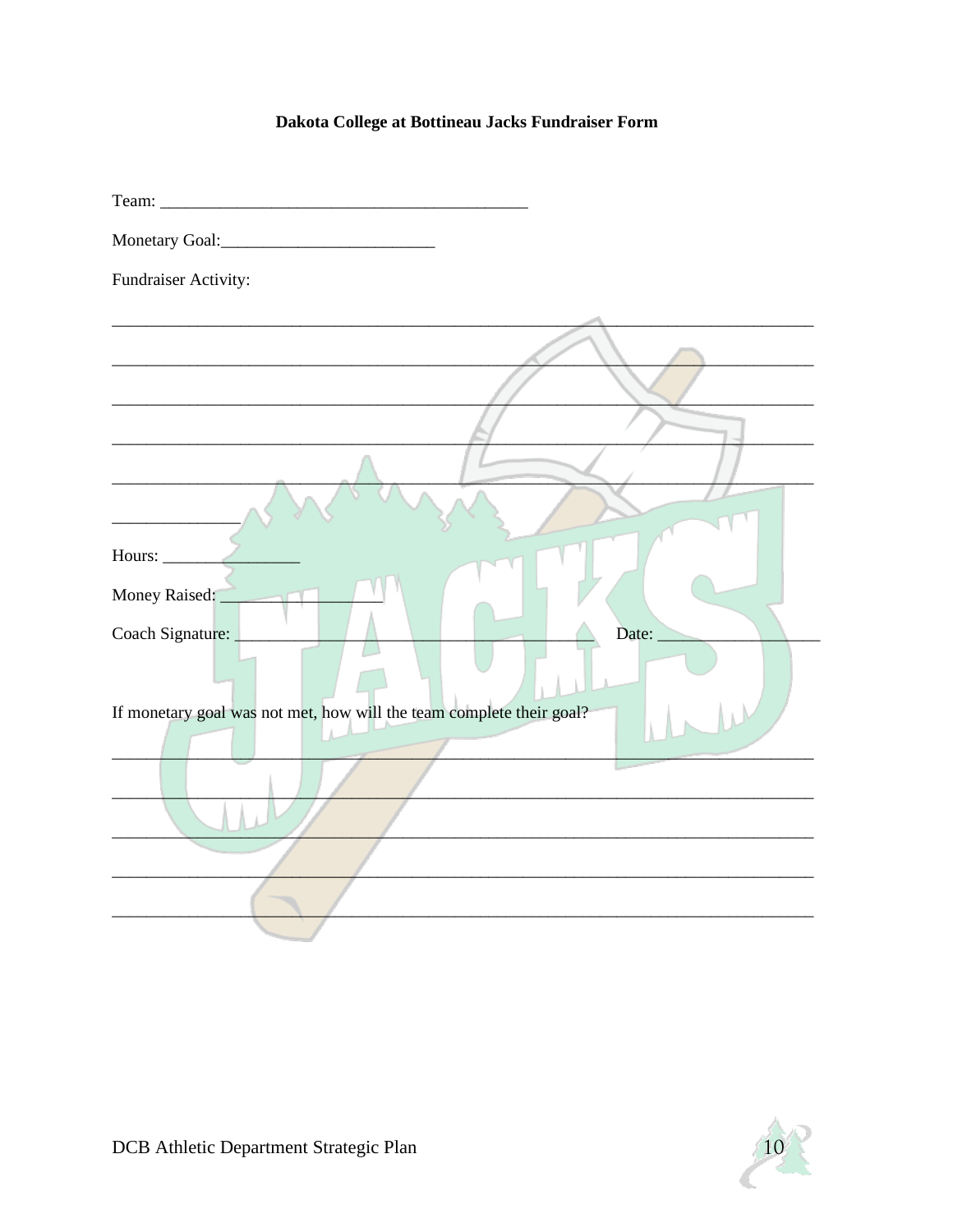# **Athletic Coaches Professional Development Form**

Professional Development Activity:

\*if there is a completion form please attach a copy

| Hours:                    |
|---------------------------|
| Date:<br>Coach Signature: |

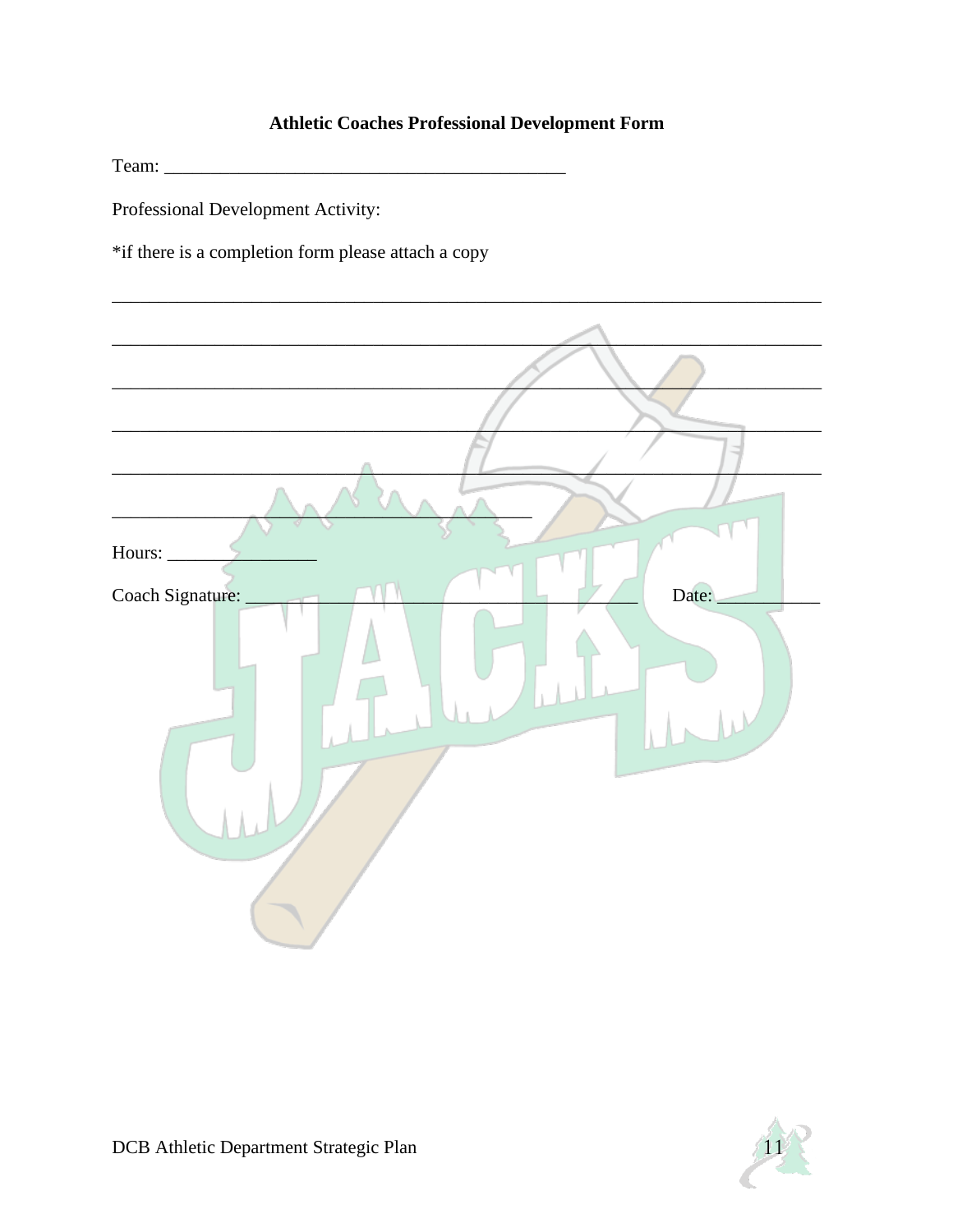# Dakota College at Bottineau Jacks Community Service Form

| Activity:                 |
|---------------------------|
|                           |
|                           |
|                           |
|                           |
|                           |
| Hours:                    |
| Coach Signature:<br>Date: |
|                           |